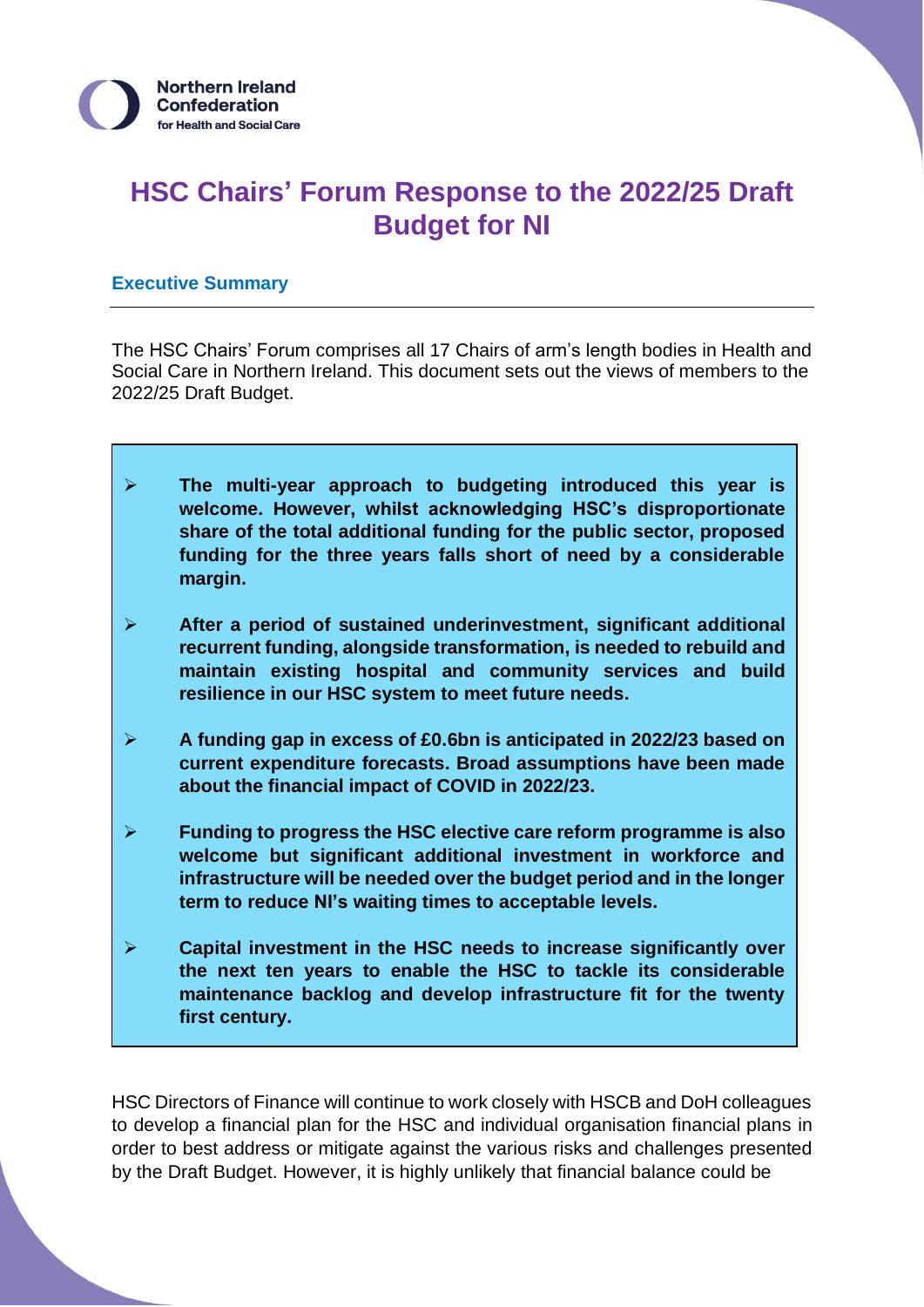

achieved in 2022/23 without additional funding or reductions in service provision and quality.

#### **Introduction**

The seventeen chairs of Health and Social Care arm's length bodies welcome the opportunity to respond to the Northern Ireland 2022-25 [Draft Budget.](https://www.finance-ni.gov.uk/consultations/budget-consultation) Drawing on the financial information available from DOH and colleagues in the organisations represented, this submission sets out the collective views of Chairs. The consensus is that the proposed funding allocation will restrict the ability of the HSC to maintain and stabilise core services post-pandemic, support the transformation agenda needed to keep pace with demographic growth and clinical advancements, and tackle Northern Ireland's unacceptably long waiting times.

We fully acknowledge the financial pressure across the economy in general and public services in particular. We welcome the Assembly's acknowledgement of the need to allocate a disproportionate share of the total additional funding to health and social care and we recognise the detrimental impact this presents for other government departments. Nevertheless, this response highlights the real concern of Chairs around the adequacy of the proposed budget in meeting the health and wellbeing needs of our population over the budget period and beyond.

## **Context**

It is widely acknowledged that there are unprecedented financial challenges facing the HSC and the NHS.

An analysis of healthcare funding in Northern Ireland in comparison with England from 2011 to 2015 showed that Northern Ireland was underfunded in terms of need by up to £540m (*Healthcare funding in Northern Ireland: An analysis of healthcare funding in Northern Ireland in comparison with England from 2011 to 2015, HFMA, January 2018*). Since that time, annual funding uplifts to the HSC have fallen short of the increases required to meet inflationary rises, inescapable service pressures and service expansion/improvements required to provide twenty first century quality health and social care services. At the same time, the NHS England revenue settlement in 2018 has meant that real term annual funding increases in the NHS have been significantly higher than those in the HSC which has resulted in a growing funding needs gap in Northern Ireland health and social care relative to the NHS in England.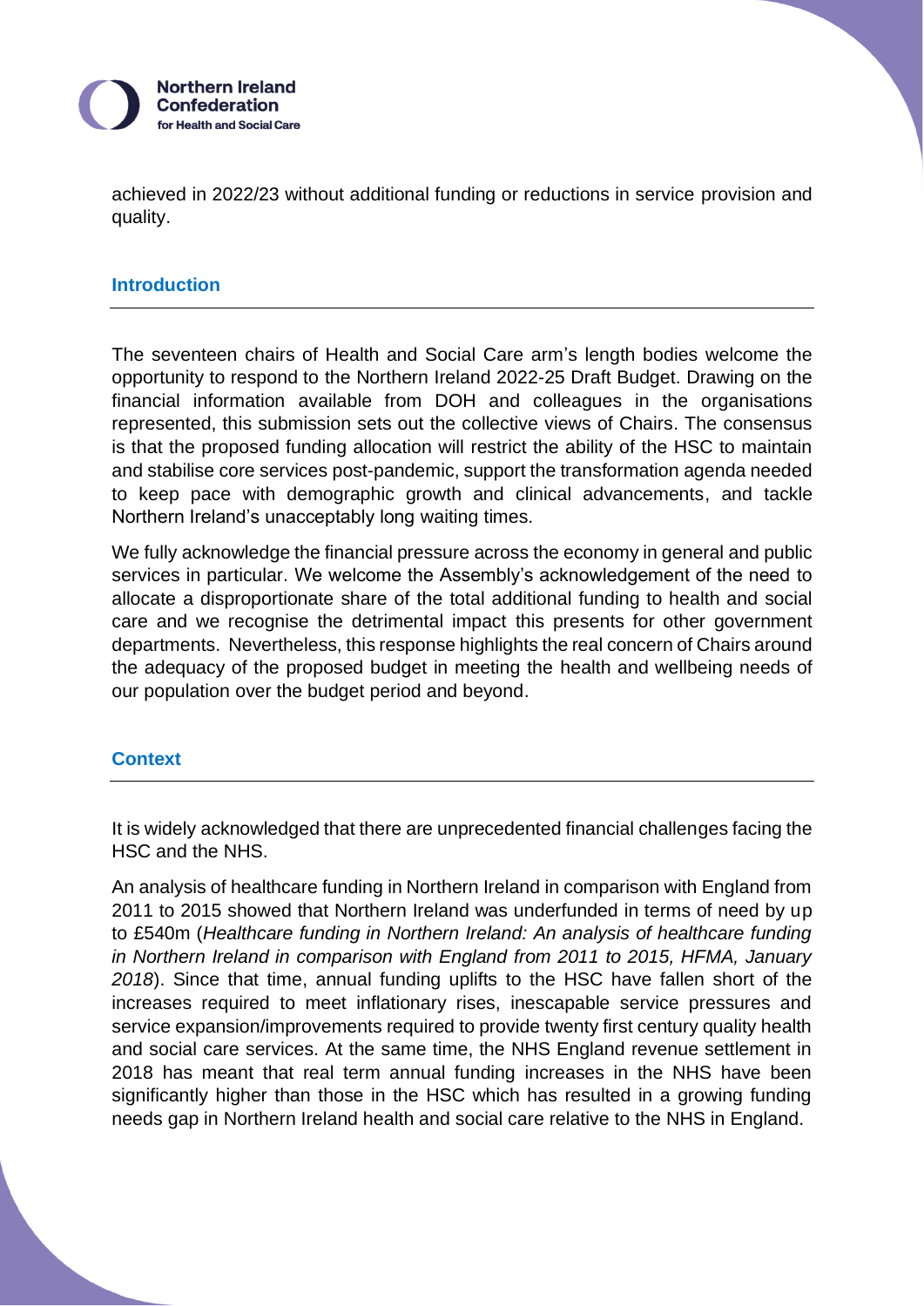

A recent report on public sector services in the four nations developed by the Institute for Government (*Devolved Public Services: The NHS, schools and social care in the four nations*, *Institute for Government, April 2021*) revealed that:

- ➢ Day to day healthcare spending represents around a quarter of total current spending in each of the four nations although England spends more of its budget on health (26%) compared with Scotland (23%), Wales (23%) and Northern Ireland (22%).
- ➢ Whilst Northern Ireland spends more per person on health than England, when relative health needs (age, sex, disability, deprivation, supply costs and health inequalities) are taken into account, spend per person in Northern Ireland is less than its England comparator.
- ➢ In 2013, average spending in Northern Ireland was 8.5% more per person than in England but if the English funding formula had been applied, Northern Ireland spend per person would have been 9.1% more. It should be noted that the calculations in the Institute's paper are out of date and since spending has increased faster in England than in Northern Ireland since 2015/16 (in 2018/19 the per person spend in NI was only 6% more), an up-to-date calculation is likely to show an even wider spend gap. Furthermore, the magnitude of the gap determined in the paper was based on a formula differential of 9.1%; if a higher deprivation differential is used in the formula to reflect the findings of Mc Kinsey's work in 2010 for example (*Reshaping the system: implications for Northern Ireland's health and social care services of the 2010 spending review: McKinsey, 2010)*, the funding gap would have been well in excess of £0.5bn in 2015/16 with the gap increasing thereafter.
- $\triangleright$  This funding differential is likely to have contributed to longer waiting times, with Northern Ireland waiting times significantly higher than in the other three nations – in September 2019 for example over 100,000 patients had waited more than a year for a first outpatient appointment in Northern Ireland compared with just 1,305 patients in England.
- ➢ Despite poorer performance in terms of waiting times, overall inpatient and GP experience in Northern Ireland compares well against the other nations on the limited data available, and crucially the rate of treatable mortality in Northern Ireland was lower than in any of the other nations in the period reviewed (2019).

The findings of these two reports clearly indicate that there is a significant gap between the healthcare funding required in Northern Ireland and actual funding based on a comparison with England and taking account of population need. As a result, the achievement of financial balance, whilst trying to maintain safe levels of service, has relied heavily on non-recurrent monies in recent years. **HSC organisations are now carrying significant recurrent deficits into 2022/23.**

We welcome the move to a multi-year budget plan which is a significant improvement on the previous one-year budgets. This acknowledges that longer term budgeting facilitates financial planning, supports financial stability and improves resilience. It also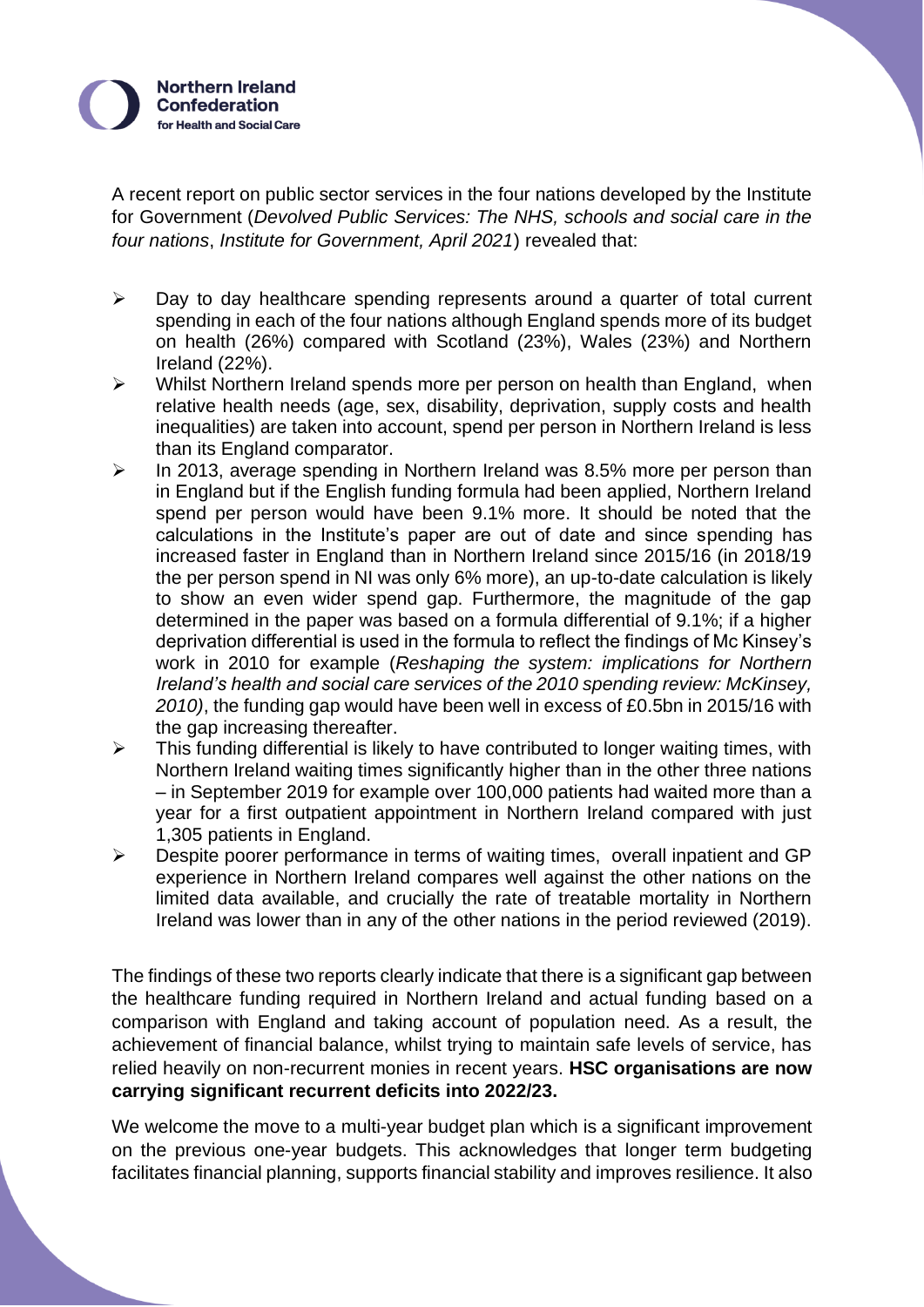

allows HSC organisations to agree any pay awards on a timely basis which is important given the impact on services of industrial action in 2019/20. Finally, longterm service change, which we recognise is needed in health and social care, requires longer term investment and budget certainty.

However, the benefits of multi-year budgets can really only be fully realised if those budgets are deemed to be reasonable in the context of need. Unfortunately, the current proposed budget represents a reduction in real term funding compared with 2021/22. There are further budget reductions in real terms in 2023/24 and 2024/25 when pay and price inflation is reflected.

# **Overview of Financial Position and Proposed Budget**

It is widely acknowledged that HSC funding has not kept pace with demographic demand and other inescapable pressures. As a result, all HSC Trusts are carrying significant recurrent underlying deficits, attributable to undelivered savings targets in the last few years (following over ten years of significant cash savings) and unfunded inescapable cost pressures. All Trusts are experiencing pressures associated with an ageing population, an increase in patient/user care needs in both the hospital and community sectors, and inflationary and other supply cost pressures. In recent years, financial balance has only been achieved through substantial in-year non-recurrent monies, including additional one-off income from NI Monitoring Rounds, slippage on new investment (mainly due to workforce difficulties) and other non-recurrent measures. Crucially, only 10% of the additional £495m opening additional budget in 2021/22 was allocated on a recurrent basis.

Whilst non-recurrent earmarked COVID-19 funding will inevitably be required in 2022/23 to meet the ongoing needs associated with the HSC's COVID response, additional recurrent funding is urgently needed to maintain core services delivering essential health and social care to our population. If HSC is to achieve recurrent financial balance, significant additional funding for demographic and emerging inescapable pressures is required for 2022/23 and beyond.

COVID-19 has exposed the risks associated with a depleted workforce, lack of investment in ageing infrastructure, and new technologies. There is significant pressure on hospital and community beds, and bed occupancy levels are considerably higher than those seen in high performing health systems. This, combined with shortfalls in community provision, has created a system with little or no spare capacity to deal with normal winter peaks, much less a pandemic.

Innovative solutions and strengthened services to improve flow and quality of care in our health and social care system have been introduced in the last few years and work is ongoing to maintain and develop those innovations which have delivered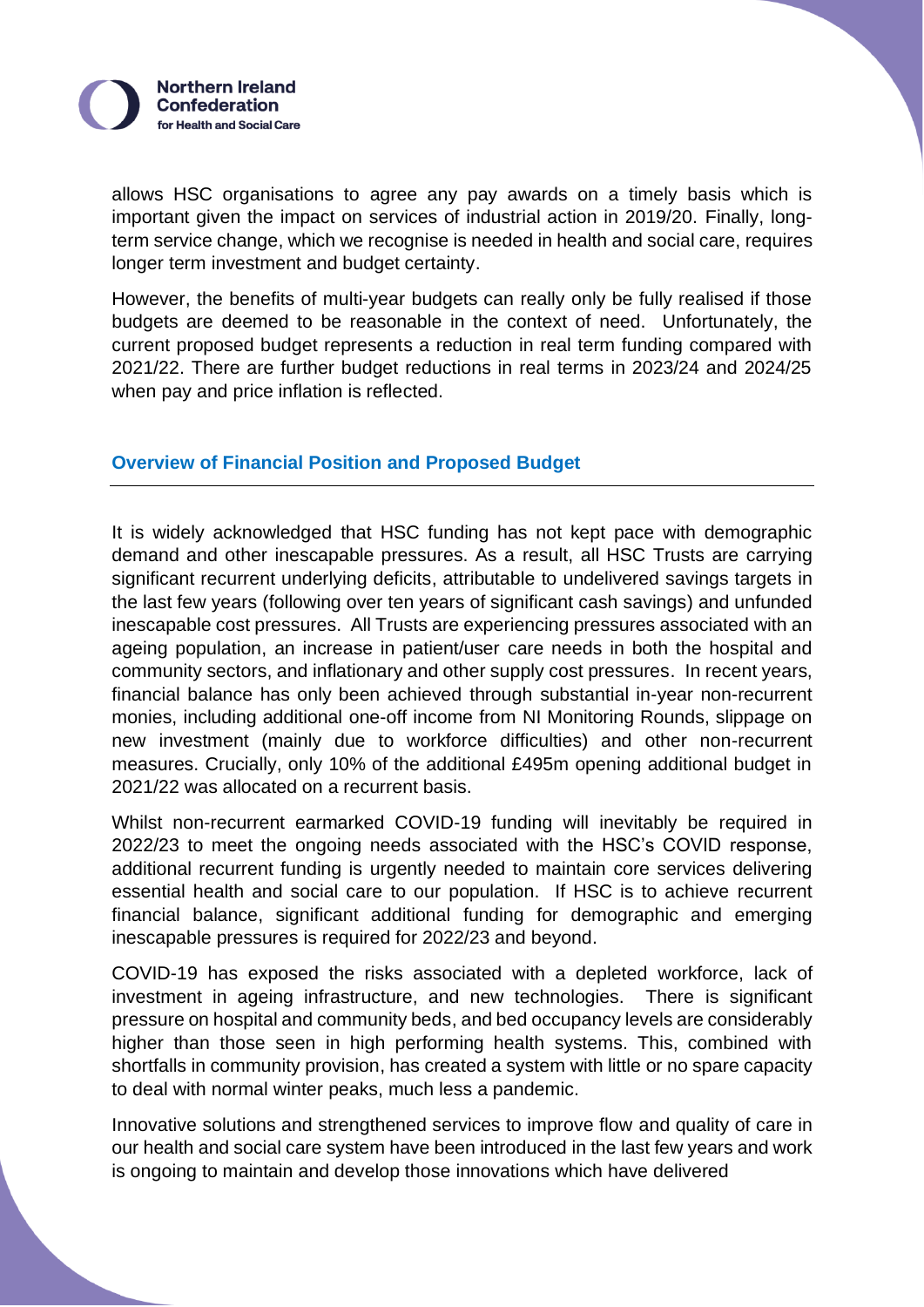

improvement. However, this will require additional staff and significant additional recurrent funding.

The proposed budget uplift for the HSC is £0.7bn more than the 2021/22 opening recurrent budget. However, this does not reflect the actual funding allocated to the HSC to reflect non-recurrent monies received in 2021/22 as part of the opening budget and through the various monitoring rounds for example. The £0.7bn allocation represents a real reduction in funding of £200m (circa 3%) when compared with the actual funding provided to HSC in 2021/22 following the outcome of the October Monitoring Round.

It is difficult to be precise about the funding gap for 2022/23 given the uncertainty around the impact of COVID this year and the extent to which business can return to pre-COVID levels. However, as a rule of thumb, based on past experience, health and social care requires investment of approximately 6% each year to meet inflationary uplifts, address inescapable demographic demand and other pressures to maintain safe services and allow a moderate level of investment to help meet emerging clinical and technological needs. In that context, and assuming a reduced but still substantial level of COVID costs will be incurred, additional funding of circa £600m above the proposed budget settlement would be required.

It is important to note that even a 6% real uplift would not be sufficient to effect any significant reduction in waiting times or to meaningfully address the many health and social care inequalities in our system.

Whilst new funding for mental health, elective care and cancer services is welcome, the proposed budget will not be sufficient to cover the full range of current pressures in the system over the next three years. On that basis, no further pay awards could be accommodated within the forecast budget over the three year period. This is likely to have significant consequences for recruitment and retention and presents an increased risk of industrial action.

On the basis of the proposed budget it is unlikely that HSC organisations will be able to develop balanced financial plans for 2022/23. Delivery of financial balance by the end of the budget period is likely then to require a substantial recovery plan. The HSC organisations we represent acknowledge that system level transformation and increased productivity at individual organisation level would help contain costs to mitigate against demand-related cost pressures. There are undoubtedly efficiency opportunities to reduce the current cost base and increase value for money albeit the magnitude of the funding shortfall will require regionally-led system efficiencies. The scale of required efficiencies and length of time needed to agree and implement largescale system change is unlikely to deliver savings anywhere close to the projected gap within the budget period. As a result, in the absence of additional in- year funding, achieving financial balance would inevitably require considerable service reduction.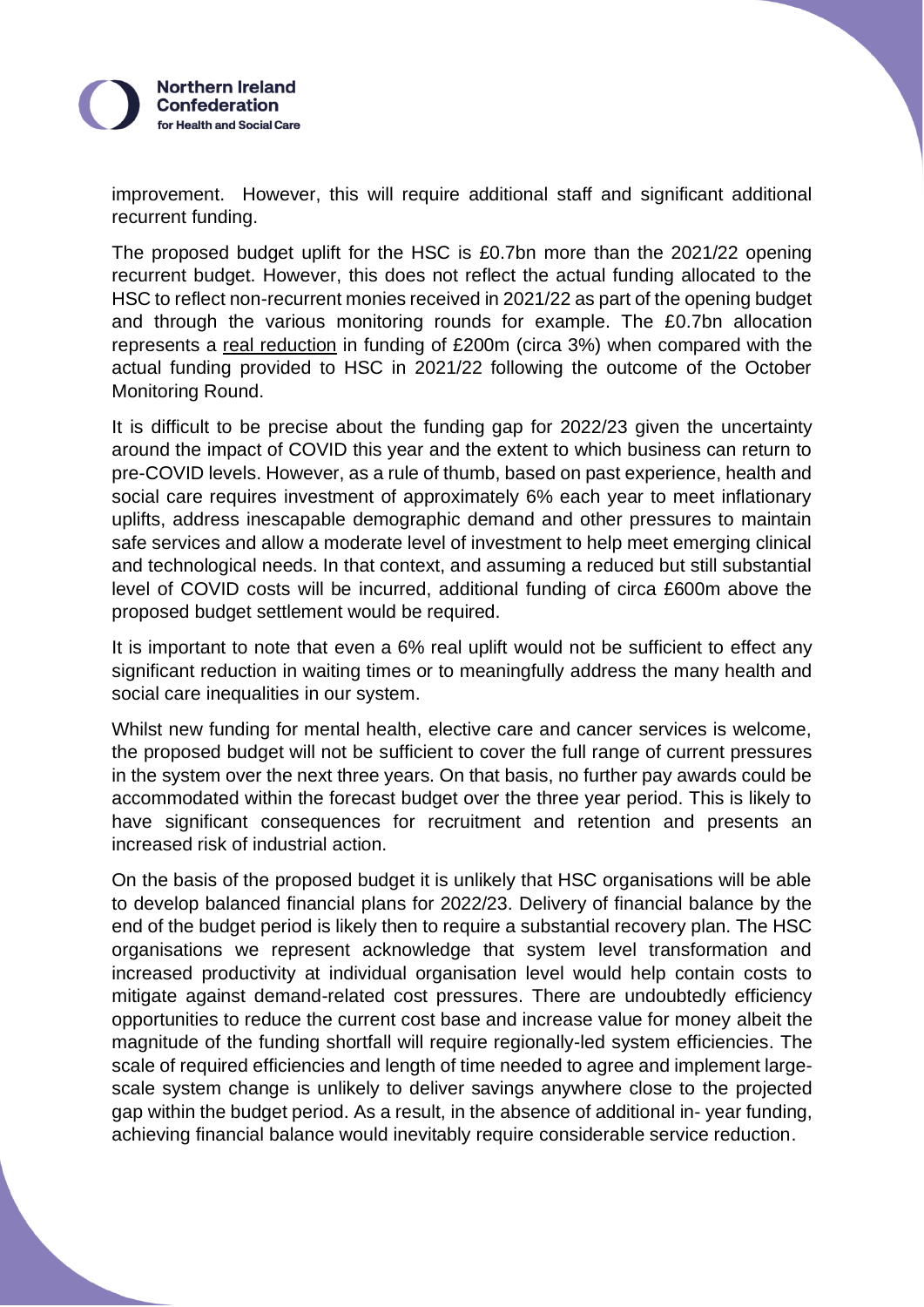

#### **Key Pressures**

### **Workforce**

Deficiencies in our workforce levels continues to be a major issue for all HSC Trusts, particularly in relation to nursing, medical and social work staffing. The current nursing vacancy rate is as high as 18% in one Trust, and vacancy levels in particular specialties and at certain bands can be considerably higher, which impacts on service capacity. Likewise, social work vacancies mean that organisations are struggling to meet the demands of a vulnerable client group.

Recent increases in nurse training numbers and internal nurse recruitment should help reduce the level of nurse vacancies from 2023/24 but the Draft Budget would not provide sufficient funding to maintain this level of trainees, much less invest in additional trainees across the various staff groups to help Trusts meet rising demand and address current waiting times on a recurrent basis.

Vacancy levels are unlikely to fall in the next few years, and indeed could rise post-COVID. As a result, Trusts will continue to rely heavily on temporary staff, including high cost agency staff at significant premiums. Obviously this represents poor value for money but more fundamentally it can actually increase the rate of permanent vacancies as staff doing the same job are being remunerated at significantly enhanced rates through agencies.

## **Waiting Times**

Northern Ireland has by far the longest waiting times in the UK. At 30 September 2021, 358,346 patients were waiting for a first consultant-led outpatient appointment, of which 84% were waiting over the target 9 weeks, and 53% (188,060 people) were waiting more than a year. At 30 September 2021, a total of 116,199 patients were waiting to be admitted to hospitals in Northern Ireland, of which 82% (95,669 people) were waiting over 13 weeks, and 58% (67,474 people) were waiting more than a year. Currently, many thousands of patients have been waiting more than three years for an outpatient appointment or treatment.

The downturn in elective care during COVID has increased waiting times further, despite the HSC using the independent sector to support Trusts (over 4,800 inpatients/daycases and 3,500 outpatient attendances were performed by IS providers between April and September 2021). It is well recognised that patients can come to harm whilst waiting for unacceptably long periods for treatment.

Waiting times have grown over the last six years because in most specialties annual demand outweighs current capacity in Trusts. The lack of recurrent investment to increase capacity at Trust level means that waiting times have grown year on year.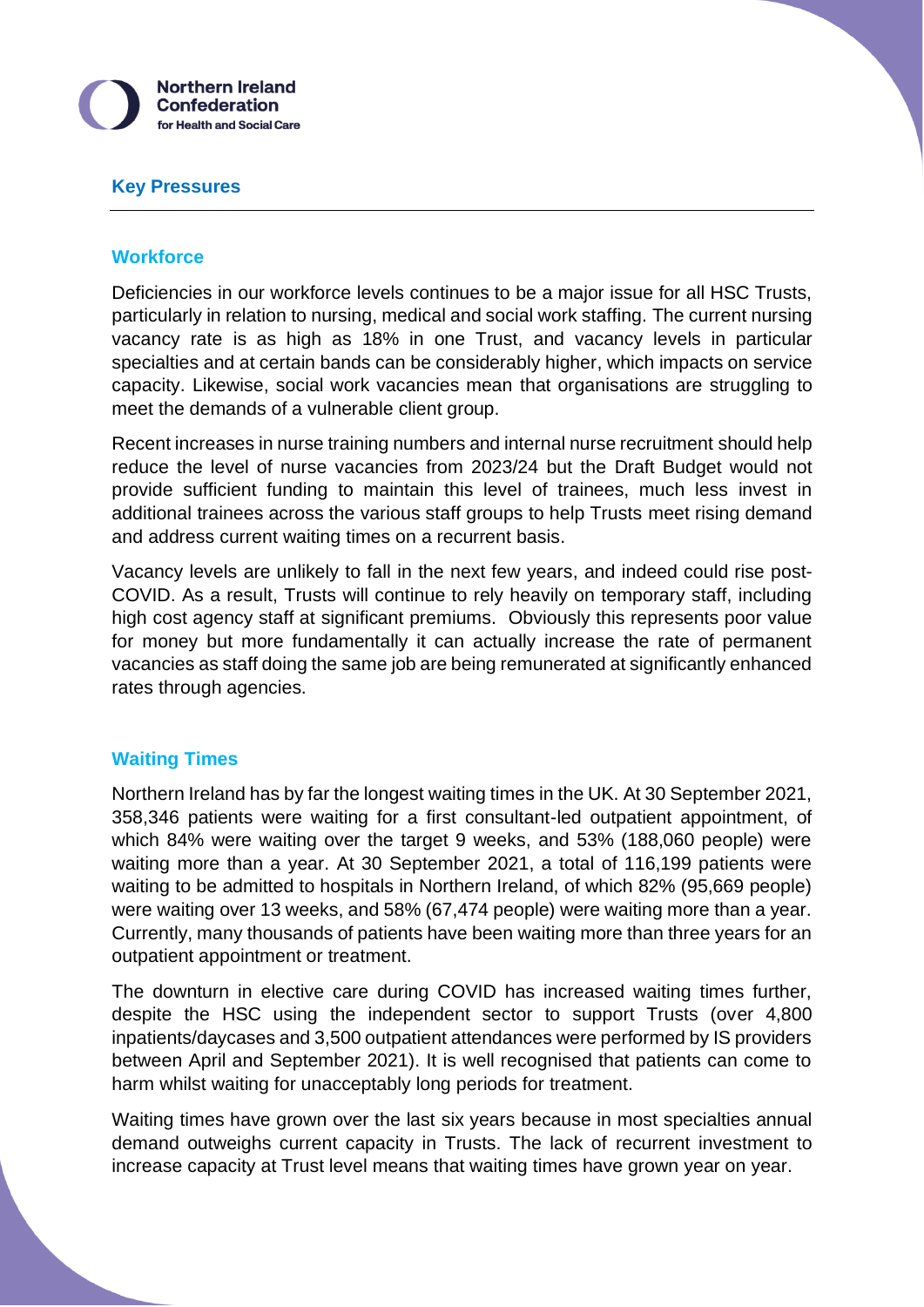

A regional elective care reform plan was implemented across the HSC in 2020. This has led to the development of a number of regional initiatives aimed at improving productivity to help reduce recurrent demand/capacity gaps but much of the additional investment has been used to reduce waiting list backlogs through independent sector providers on a non-recurrent basis. Outpatient reform, expedited during COVID, may help reduce outpatient waiting times to some extent but additional capacity will be required to reduce the backlog. For inpatients and daycases, addressing the waiting list backlog will require significant additional resource and will cost many hundreds of millions of pounds over a number of years. Given the significant workforce difficulties faced by NI Trusts, most of the additional activity in the next few years will have to come from the private sector or other Trusts outside Northern Ireland.

In order to recurrently address the underlying capacity issues across the HSC and to ensure waiting times do not grow again once the backlog is addressed, significant recurrent investment in staff and physical infrastructure, alongside service realignment and reorganisation between Trusts, will be required and immediate steps need to be taken to commission and fund additional students and trainees across a range of professional groups over the next few years.

It is also important to note that urgent and emergency care services continue to be under increasing pressure with growing numbers of patients experiencing long waits to be seen. There were 192,037 attendances at EDs during the quarter ending 30 September 2021, 8.0% (14,213) more than during the same quarter in 2020 (177,824). During the quarter ending 30 September 2021, over half (54.8%) of patients waited less than 4 hours at an ED, compared with 65.8% during the same quarter in 2020. In September 2021, 7396 patients waited longer than 12 hours (12% of attendances)

# **COVID**

In 2021/22, non-recurrent funding allowed the HSC to maintain financial stability whilst responding to the considerable demands of COVID-19, including effective testing and vaccination programmes, provision of appropriate staffing protection equipment, support for the independent social care sector and support for the health and wellbeing of our own staff during a period of unprecedented pressure.

It is difficult to forecast the impact of COVID for 2022/23 but it is clear that significant funding will still be required to continue with some elements of existing COVID response initiatives and to capitalise upon some of the good practice introduced over the last few years. Further sustained investment will also be needed in mental health services, new services associated with long COVID and crucially in the recovery of elective services and reduction in the current backlog in both elective and social care services. Further investment in primary care, NIAS and preventative healthcare will be essential to enable us to manage increasing unscheduled care demand on hospitals and to keep people well at home.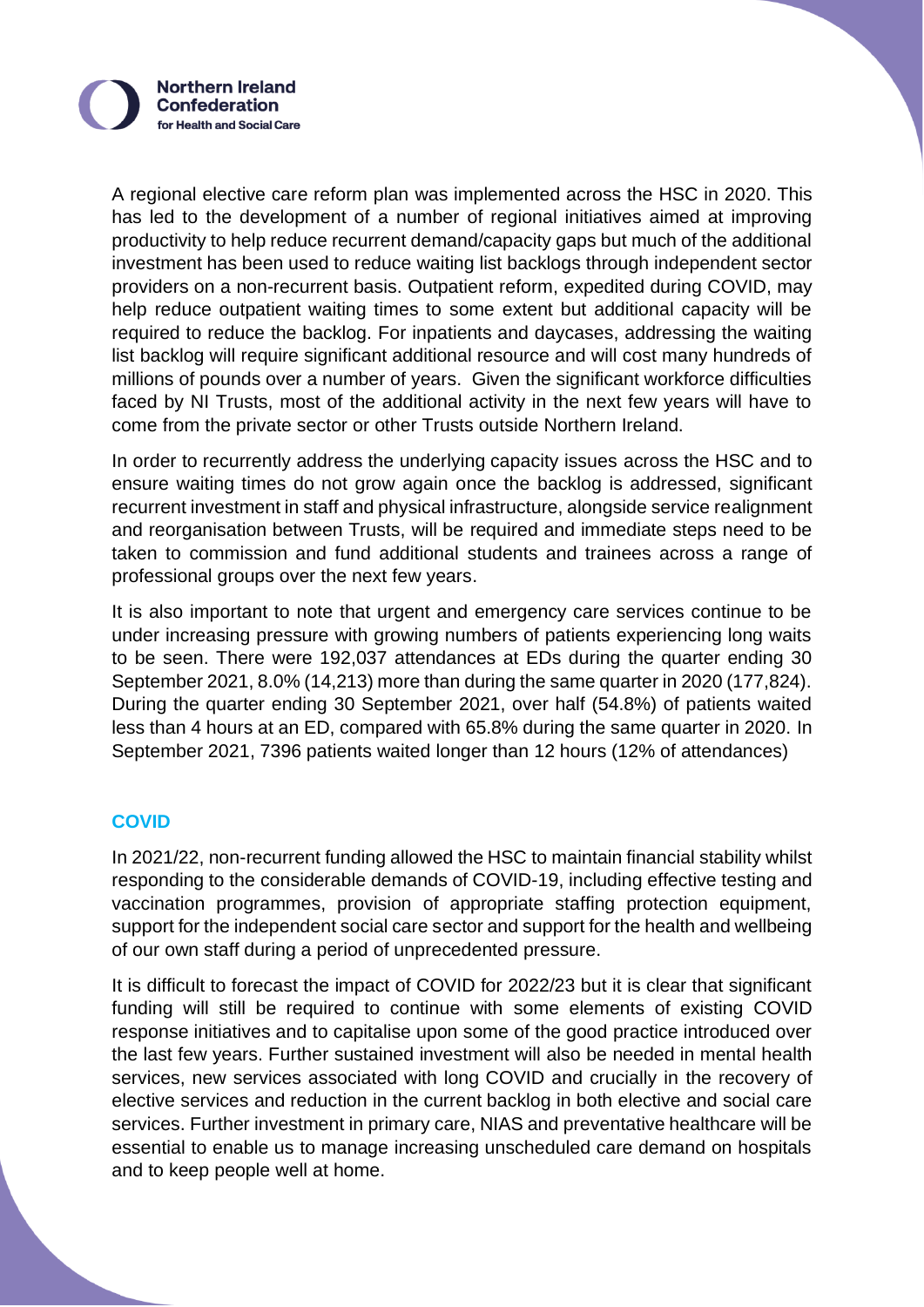

Finally, COVID has highlighted the need for significant change in social care, particularly in the independent sector, which will have an impact on the total HSC staffing and budget.

## **Capital Budget**

Additional capital investment, again on a multi-year basis, will be required to improve infrastructure across Northern Ireland in the context of ageing buildings and enhanced clinical and technological needs in order to provide a safe environment for service users. Furthermore, additional capital will be required to support the HSC transformation agenda. Whilst the three year budget settlement for capital shows an uplift on previous years' allocations, it does not meet the minimum capital funding requirements in 2023/24 and 2024/25. Recent significant increases in inflation in the construction industry combined with considerable hikes in energy prices are likely to reduce the number of schemes that can be delivered within the anticipated capital budget.

Further investment in primary care, NIAS and preventative healthcare will be essential to enable us to manage increasing unscheduled care demand on hospitals and keep people well at home, and to tackle the growth in long term chronic illness.

## **Other Pressures/Challenges**

There are a range of other emerging pressures facing the HSC, the scale of which is not yet clear, including the impact of EU Exit and worldwide energy prices on supply chains, services and workforce.

HSC Trusts strongly believe that a more joined up approach to health and social care, working with partners in education, local councils and housing, is needed, focusing on health and social inequalities, ill health prevention and 'life to years' as well as 'years to life'. In this context, Chairs welcome further discussion on how the HSC can work with others to influence the social and economic determinants of health and social care, support economic development, reduce social inequalities and promote and improve environmental sustainability.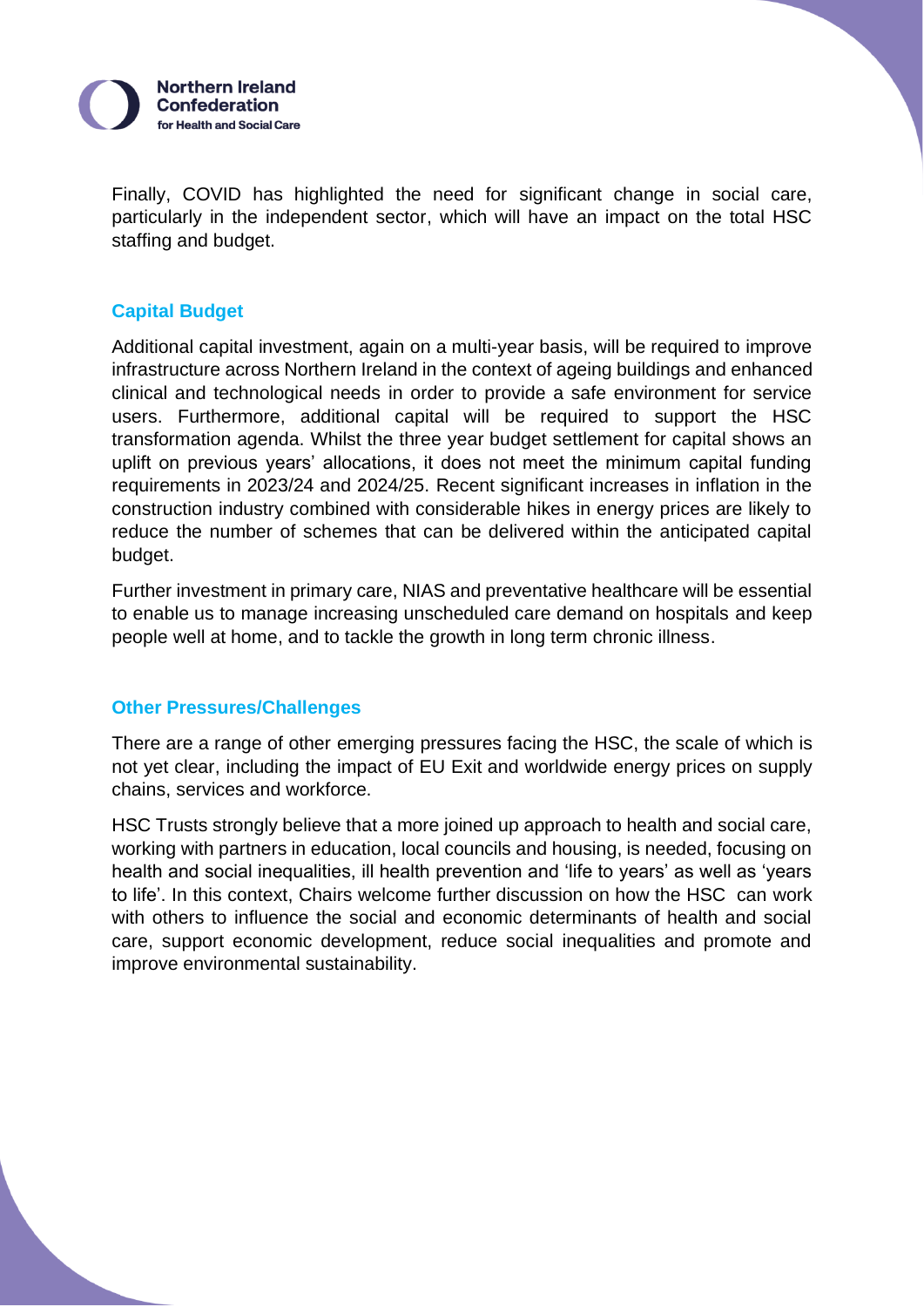

#### **Summary**

Whilst the move to multi-year budgets is welcome, significant additional funding is required over the budget period to put HSC organisations into recurrent financial balance and to meet any inescapable pressures in 2022/23.

Additional recurrent funding, alongside transformation and improved efficiency, is needed to enhance hospital and community services to continue to respond to COVID, recover core services and build resilience in our HSC system.

Radical reform in the way elective care is delivered in NI, alongside sustained and substantial investment in workforce and infrastructure, will be required to tackle NI's unacceptable waiting times. Immediate steps are needed to plan the commissioning and funding of additional medical, nursing and other professional student and trainee places over the next five years.

Capital investment needs to increase significantly over the next ten years to improve the current infrastructure across the HSC and provide safe and appropriate facilities for a modern day health and social care system.

#### **Further Information**

The Northern Ireland Confederation for Health and Social Care (NICON) provide the secretariat to the HSC Chairs' Forum. For further information, please contact [Megan.fitzsimons@niconfedhss.org](mailto:Megan.fitzsimons@niconfedhss.org)